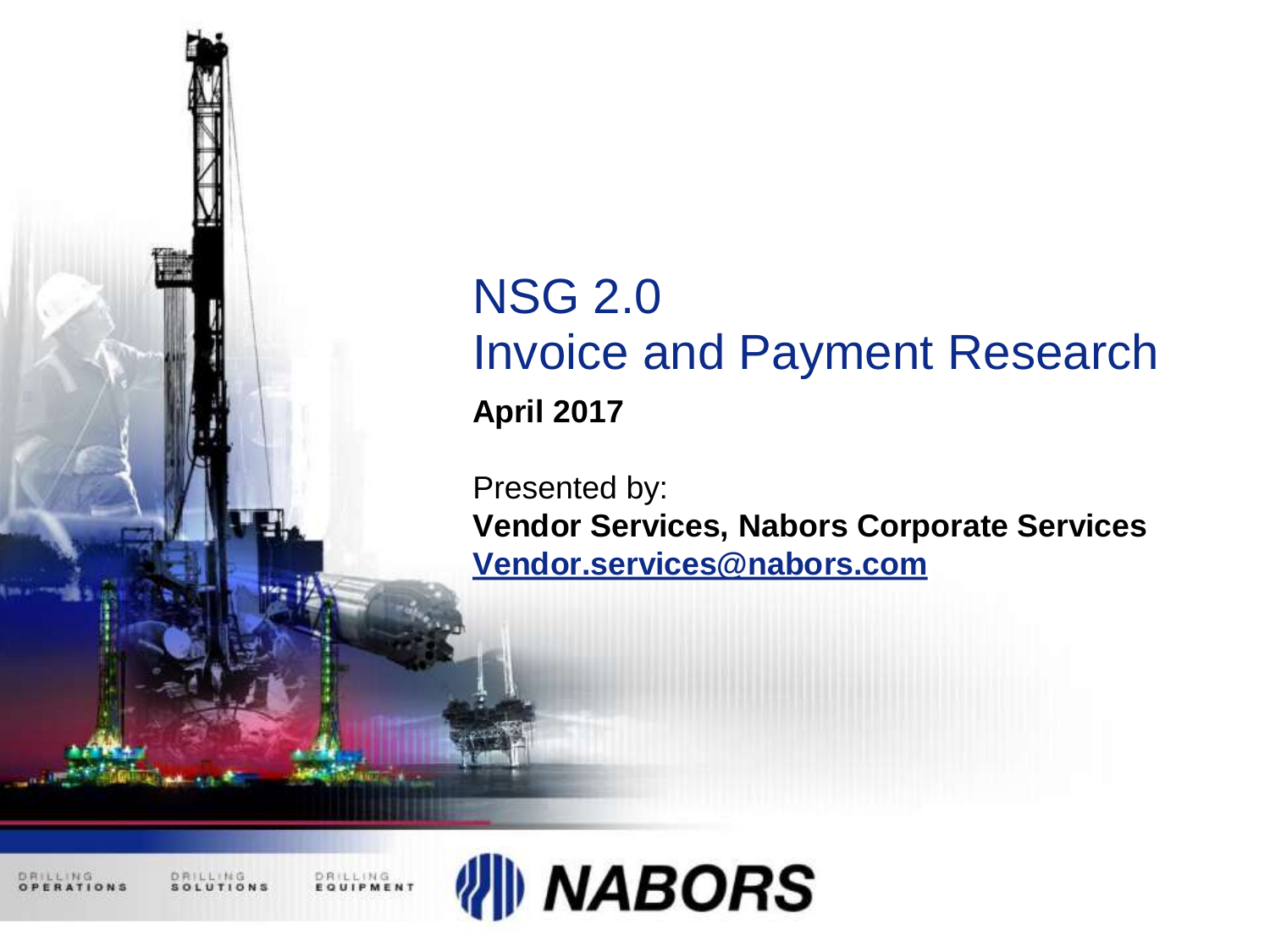**NOTE: The Oracle Portal should only be used to access documents from NABORS COPRORATE SERVICES, NABORS ALASKA or NABORS CANADA. To access documents from any other Nabors entity (NLF2, Canrig etc.) the User should log in to the NSG portal.**

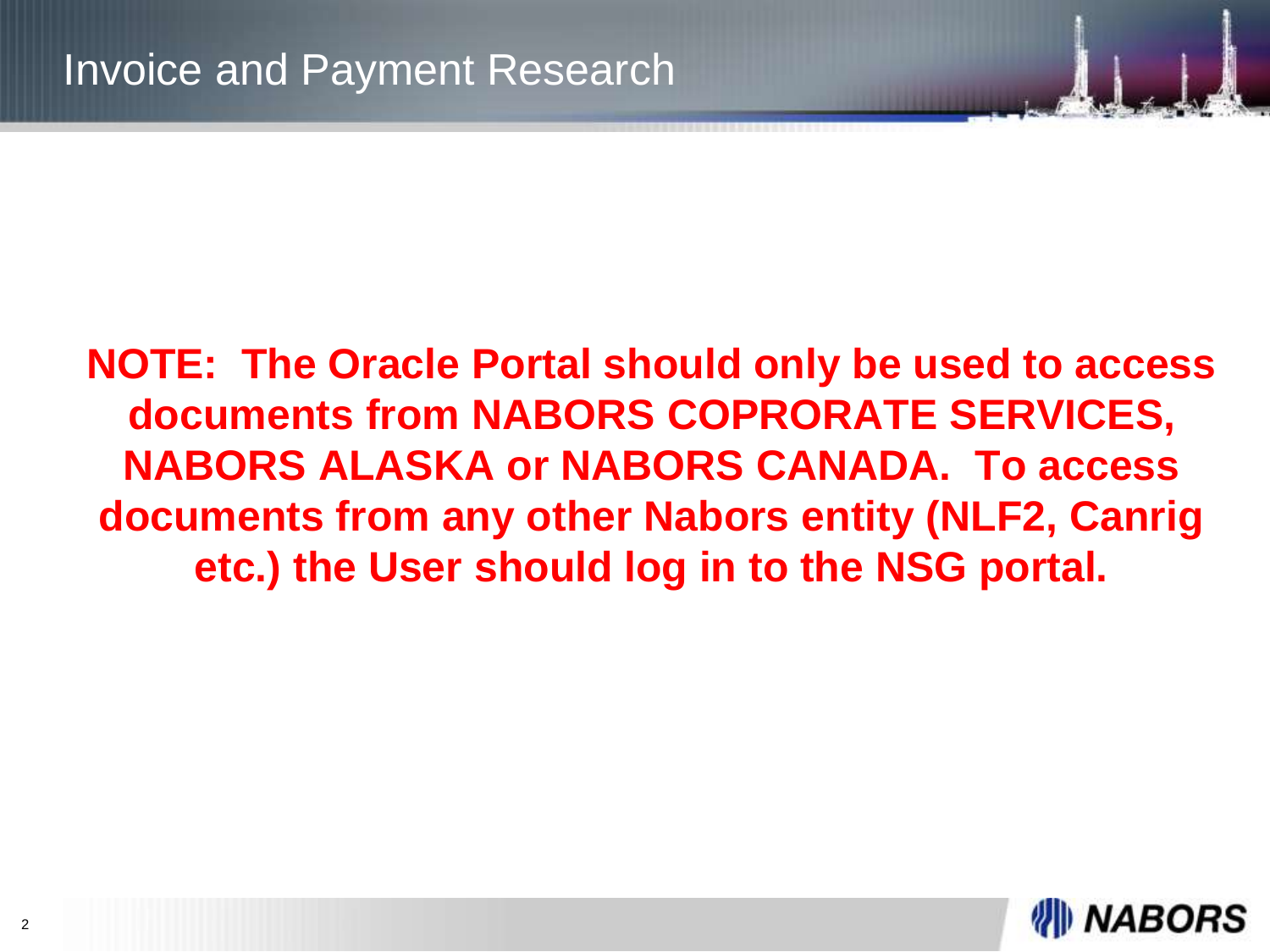Navigate to the Supplier Collaboration page of the portal by selecting the Home Page option of the Nabors Procurement & Invoice Functions

|                  | ORACLE E-Business Suite                             |                                                                                                                                 |             |               |
|------------------|-----------------------------------------------------|---------------------------------------------------------------------------------------------------------------------------------|-------------|---------------|
|                  |                                                     |                                                                                                                                 |             |               |
|                  |                                                     |                                                                                                                                 |             |               |
|                  | <b>Oracle Applications Home Page</b>                |                                                                                                                                 |             |               |
|                  |                                                     | TIP You have 1 open notifications in your Worklist. Please use the Workflow Worklist to view and respond to your notifications. |             |               |
| Worklist         |                                                     |                                                                                                                                 |             |               |
|                  |                                                     |                                                                                                                                 |             | Full List (1) |
| From             | Subject                                             |                                                                                                                                 |             | $Sent =$      |
| THOMAS, CASEY    |                                                     | CORPORATE SERVICE - Nabors Standard Purchase Order 3588720.0 requires your acceptance                                           |             | 04/07/2017    |
| <b>Navigator</b> |                                                     |                                                                                                                                 |             |               |
|                  |                                                     |                                                                                                                                 |             |               |
|                  |                                                     |                                                                                                                                 | Personalize |               |
|                  | <b>NI SUPP NEGOTIATIONS</b>                         | <b>Nabors Procurement &amp; Invoice Functions</b>                                                                               |             |               |
|                  | NI SUPP NONPO USER ADM<br><b>NI SUPP PO INVOICE</b> | Home Page                                                                                                                       |             |               |
|                  | NI SUPP PO REO INVOICE                              |                                                                                                                                 |             |               |
|                  | NI SUPP PUR REO SHIP INVOICE                        |                                                                                                                                 |             |               |
|                  | NI SUPP PUR SHIP INVOICE                            |                                                                                                                                 |             |               |
|                  | NI SUPP REQ SHIP INVOICE<br>NI SUPP REO USER ADMIN  |                                                                                                                                 |             |               |
|                  | NI SUPP USER ADMIN                                  |                                                                                                                                 |             |               |

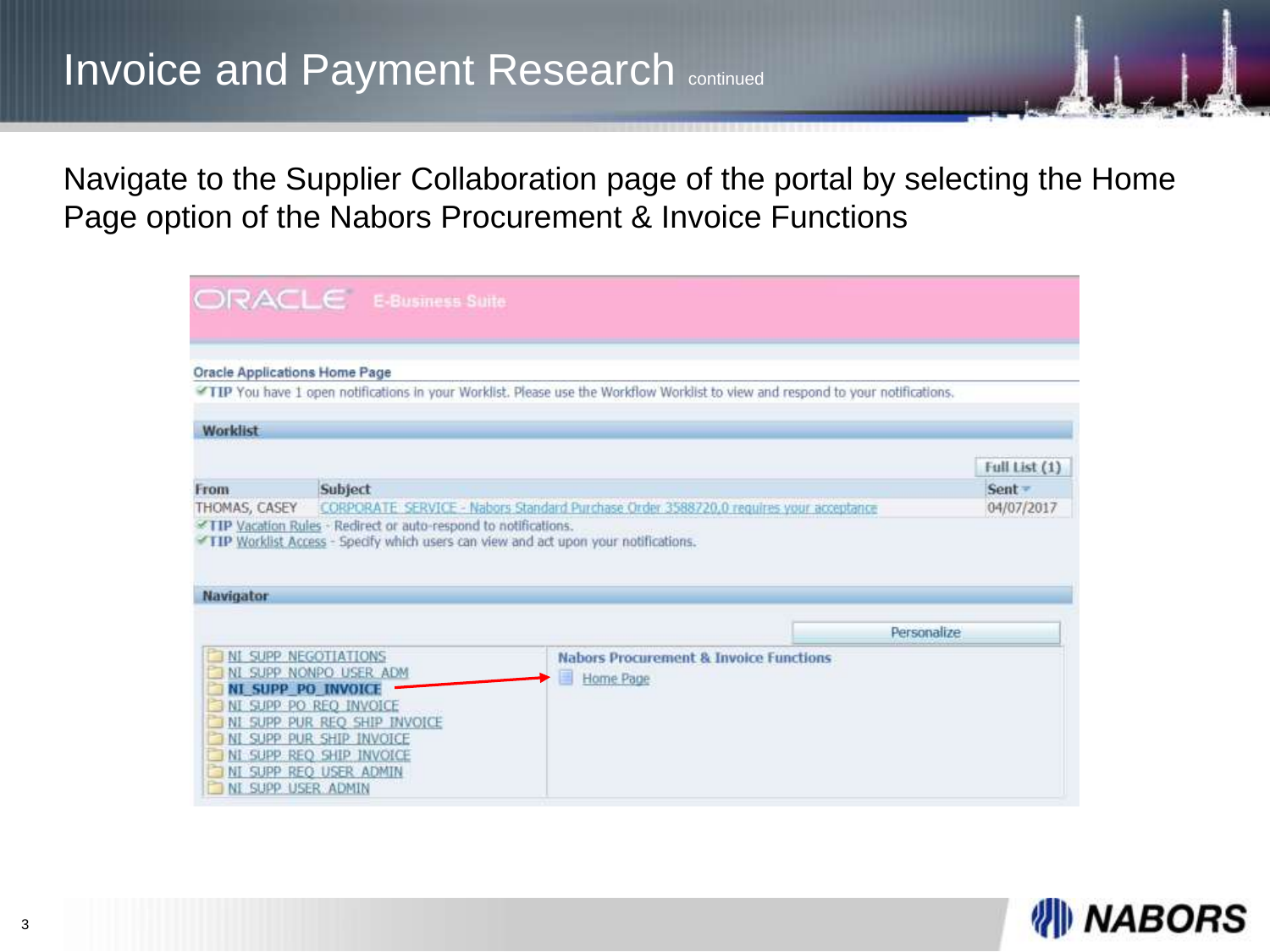On the Supplier Collaboration page select the Finance tab



Then select the View Invoice option

|      | ORACLE                 | <b>Supplier Collaboration</b>                |
|------|------------------------|----------------------------------------------|
| Home | Orders                 | <b>Finance</b>                               |
|      | <b>Create Invoices</b> | <b>View Invoices</b><br><b>View Payments</b> |
|      | <b>Invoice Actions</b> |                                              |

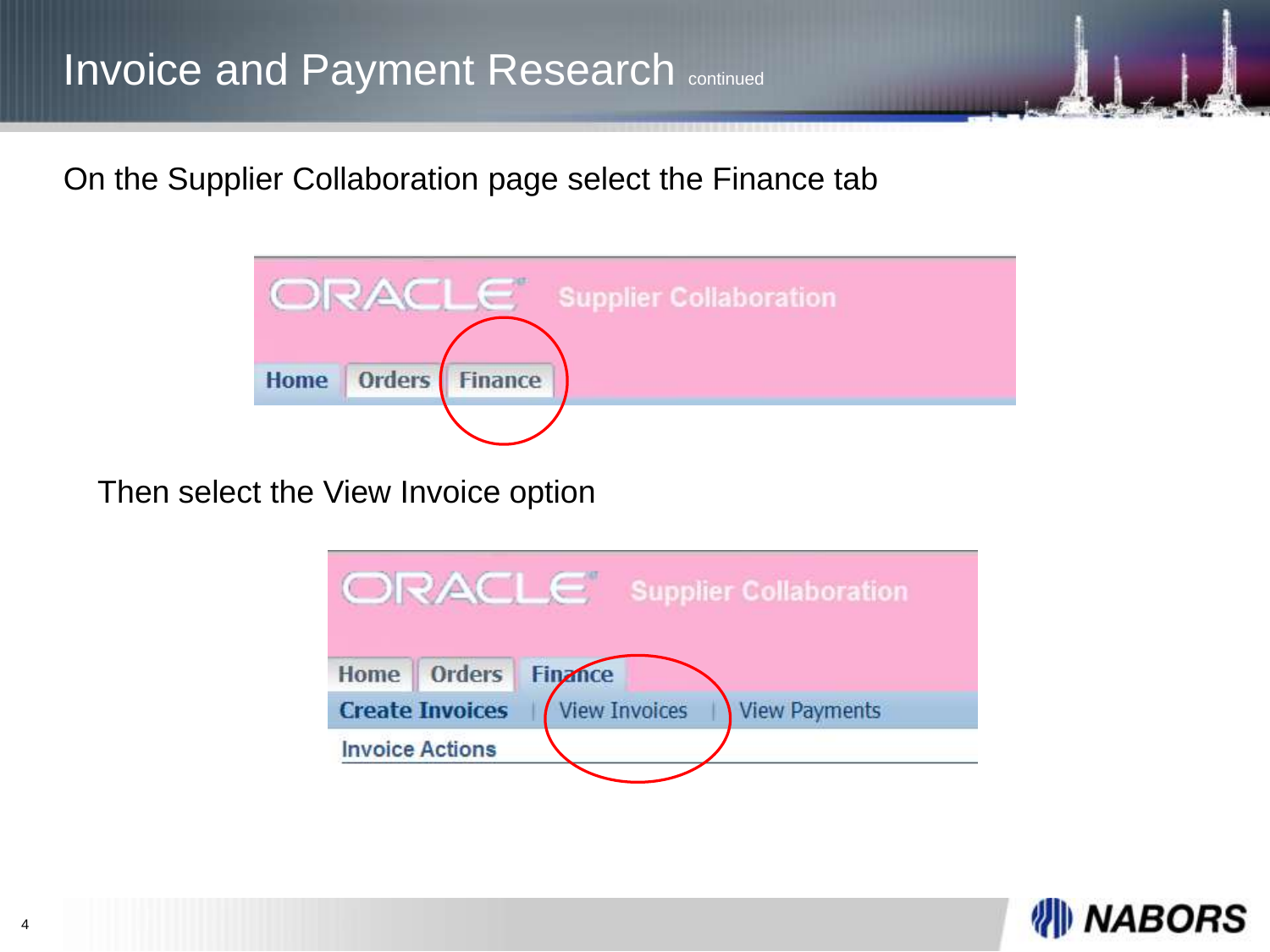### The Search screen allows the User to qualify their search in several different ways

| ORACLE Supplier Collaboration                                                                             |                                            |                                      |    |                          |                                                                                                |                                               |                      | The Harbour Co., 1980 Experience Co. |                             |                     |                 | Home Logour H |
|-----------------------------------------------------------------------------------------------------------|--------------------------------------------|--------------------------------------|----|--------------------------|------------------------------------------------------------------------------------------------|-----------------------------------------------|----------------------|--------------------------------------|-----------------------------|---------------------|-----------------|---------------|
| Home Orders Finance                                                                                       |                                            |                                      |    |                          |                                                                                                |                                               |                      |                                      |                             |                     |                 |               |
| Create Invoices                                                                                           | <b>View Invoices</b>                       | <b>View Payments</b>                 |    |                          |                                                                                                |                                               |                      |                                      |                             |                     |                 |               |
| <b>View Invoices</b>                                                                                      |                                            |                                      |    |                          |                                                                                                |                                               |                      |                                      |                             |                     |                 |               |
| Simple Search<br><b>Invoice Number</b><br>PO Number<br>Release Number<br>Payment Number<br>Invoice Status | (example: 1234)<br>(example: 1234-2)<br>Go | $\check{}$<br>Clear                  |    |                          | Payment Status<br>Invoice Amount From<br>Amount Due From<br>Invoice Date From<br>Due Date From | $\check{}$<br>畐<br>僵<br>(example: 03/24/2017) | To<br>To<br>To<br>To |                                      |                             |                     |                 |               |
| Invoice<br>No search<br>conducted.                                                                        | Invoice<br>Date                            | Type Currency Amount Due Status Hold | On | Payment<br><b>Status</b> | Remit-to<br>Supplier                                                                           | <b>Remit-to Supplier</b><br>Site              | Due<br>Date          |                                      | PO<br><b>Payment Number</b> | <b>Receipt Date</b> | <b>Discount</b> | $\ddot{A}$    |

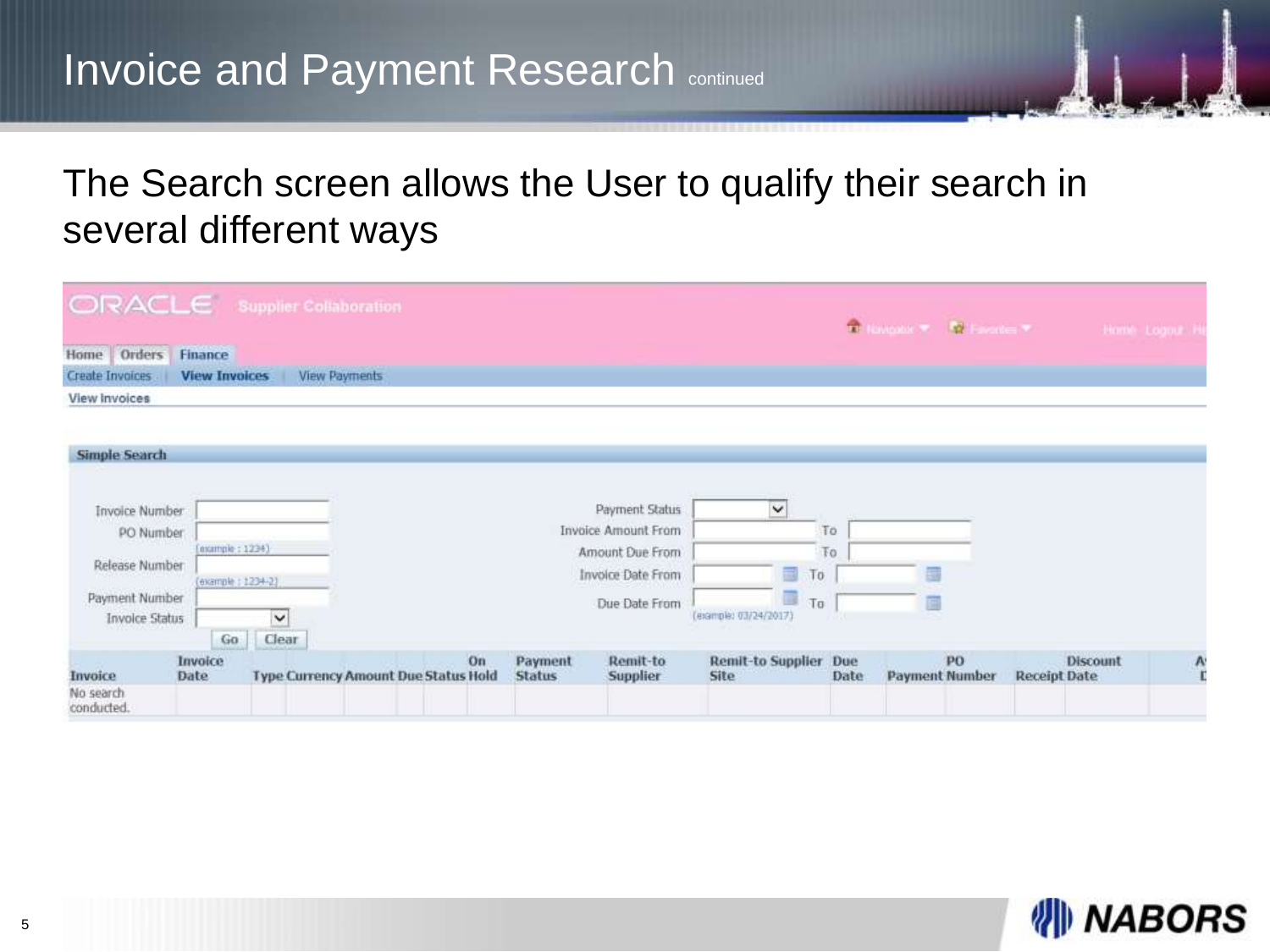In this search the qualifiers of Invoice Status, Payment Status and a Date range are being used.

| <b>DOM:</b>                   | $\sim$                     |                                     |    |                                    |                                         |    |             |   |                             |      |
|-------------------------------|----------------------------|-------------------------------------|----|------------------------------------|-----------------------------------------|----|-------------|---|-----------------------------|------|
| ORACLE Supplier Collaboration |                            |                                     |    |                                    |                                         |    |             |   |                             |      |
| Home Orders                   | <b>Finance</b>             |                                     |    |                                    |                                         |    |             |   |                             |      |
| <b>Create Invoices</b>        | <b>View Invoices</b>       | <b>View Payments</b>                |    |                                    |                                         |    |             |   |                             |      |
| <b>View Invoices</b>          |                            |                                     |    |                                    |                                         |    |             |   |                             |      |
|                               |                            |                                     |    | Payment Status                     | Not Paid                                |    |             |   |                             |      |
|                               |                            |                                     |    | Invoice Amount From                | Partially Paid                          |    | To          |   |                             |      |
| <b>Simple Search</b>          |                            |                                     |    | Amount Due From                    | Paid                                    |    | To          |   |                             |      |
|                               |                            |                                     |    | <b>Invoice Date From</b>           |                                         | To |             |   |                             |      |
| <b>Invoice Number</b>         |                            |                                     |    | Due Date From                      | ⊟<br>(example: 03/24/2017)              | To |             | Ħ |                             |      |
| PO Number                     |                            |                                     |    |                                    |                                         |    |             |   |                             |      |
|                               | example: 1234)             |                                     |    |                                    |                                         |    |             |   |                             |      |
| Release Number                |                            |                                     | nt | <b>Remit-to</b><br><b>Supplier</b> | <b>Remit-to Supplier</b><br><b>Site</b> |    | Due<br>Date |   | PO<br><b>Payment Number</b> | Rece |
| Payment Number                | (example: 1234-2)          |                                     |    |                                    |                                         |    |             |   |                             |      |
| <b>Invoice Status</b>         | Approved                   |                                     |    |                                    |                                         |    |             |   |                             |      |
|                               | Cancelled                  |                                     |    |                                    |                                         |    |             |   |                             |      |
|                               | In-Process                 |                                     |    |                                    |                                         |    |             |   |                             |      |
| <b>Invoice</b>                | Inv On Hold<br>Da Rejected | <b>Currency Amount Due Status H</b> |    |                                    |                                         |    |             |   |                             |      |
| No search<br>conducted        | Unsubmitted                |                                     |    |                                    |                                         |    |             |   |                             |      |

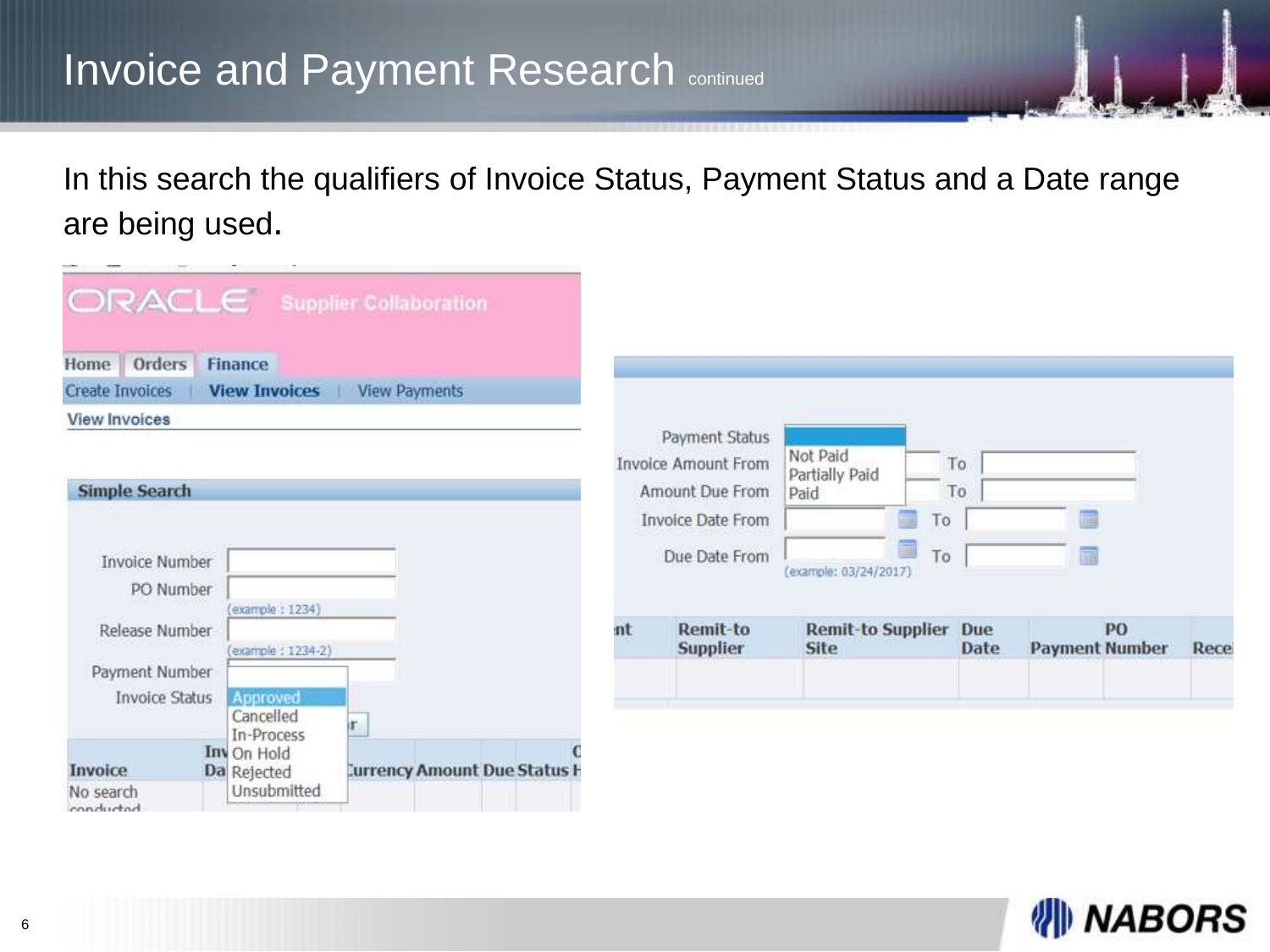Once the qualifiers have been entered select the Go button.

| <b>Simple Search</b> |                          |                     |                                     |
|----------------------|--------------------------|---------------------|-------------------------------------|
|                      |                          |                     |                                     |
| Invoice Number       |                          | Payment Status      | Not Paid<br>$\checkmark$            |
| PO Number            |                          | Invoice Amount From | To                                  |
|                      | (example: 1234)          | Amount Due From     | To                                  |
| Release Number       | (example: 1234-2)        | Invoice Date From   | 07/01/2016<br>04/07/2017<br>To<br>E |
| Payment Number       |                          | Due Date From       | To                                  |
| Invoice Status       | Approved<br>$\checkmark$ |                     | (example: 03/24/2017)               |
|                      | <b>Clear</b><br>Go       |                     |                                     |

#### Search results will appear allowing you to select the necessary document.

| Invoice                                          | Invoice Date Type |                 | <b>Currency Amount</b> |       | Due Status Hold Status       |          | Payment Remit-to Supplier<br>Supplier Site | Remit-to |            | Due Date Payment Number Receipt Date | Discount | Available<br><b>Discount Attachments</b> |
|--------------------------------------------------|-------------------|-----------------|------------------------|-------|------------------------------|----------|--------------------------------------------|----------|------------|--------------------------------------|----------|------------------------------------------|
| VI TEST CREATOR<br><b>SAME REQUETOR:</b><br>CTO. | 03/15/2017        | Credit Memo USD |                        |       | $(21.00)$ $(21.00)$ Approved | Not Paid |                                            |          | 03/16/2017 |                                      |          |                                          |
| TEST 303-CZFO                                    | 03/15/2017        | Credit Memo USD |                        |       | (21.00) (21.00) Approved     | Not Paid |                                            |          | 03/16/2017 |                                      |          |                                          |
| <b>RETEST4-C2FO</b>                              | 03/15/2017        | Credit Memo USD |                        |       | (21.00) (21.00) Approved     | Not Paid |                                            |          | 03/16/2017 |                                      |          |                                          |
| AD 2017-03-06                                    | 03/06/2017        | Standard        | USD:                   | 50.00 | 50.00 Approved               | Not Paid |                                            |          | 04/20/2017 | 3588354                              |          |                                          |
| <b>TEST 3031</b>                                 | 03/03/2017        | Standard        | <b>USD</b>             |       | 100.00 100.00 Approved       | Not Paid |                                            |          | 04/17/2017 | 3588354                              |          |                                          |

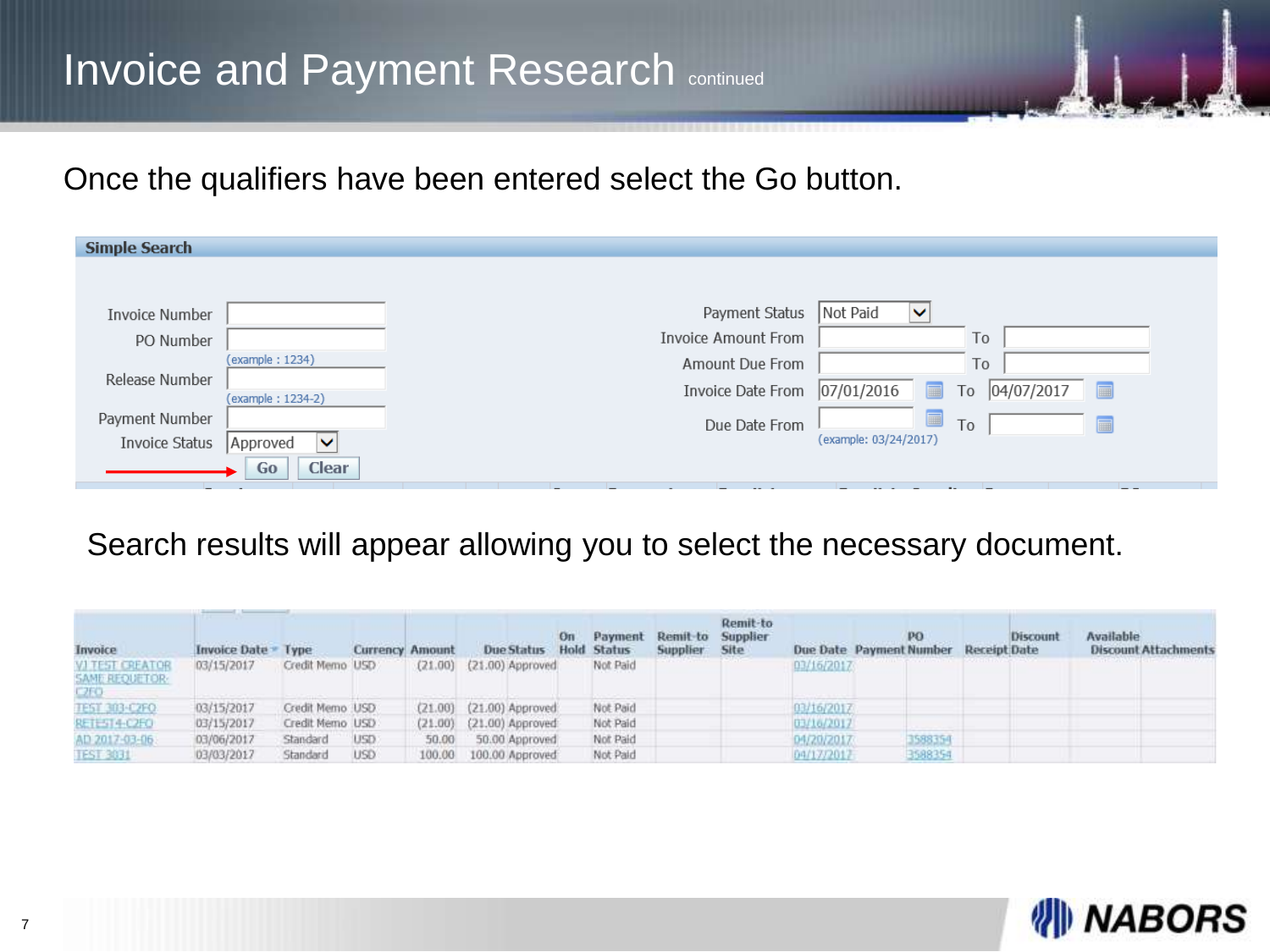By selecting the Invoice number the User will be able to review the electronic invoice

| Invoice                                                | Invoice Date Type |                 | <b>Currency Amount</b> |        | Due Status                   | On. | Payment<br><b>Hold Status</b> | Remit-to Supplier<br>Supplier | Remit-to<br>Site | Due Date Payment Number | PO      | Receipt Date | Discount | Available<br><b>Discount Attachments</b> |
|--------------------------------------------------------|-------------------|-----------------|------------------------|--------|------------------------------|-----|-------------------------------|-------------------------------|------------------|-------------------------|---------|--------------|----------|------------------------------------------|
| <b>VITEST CREATOR</b><br><b>SAME REQUETOR:</b><br>-70. | 03/15/2017        | Credit Memo USD |                        |        | $(21.00)$ $(21.00)$ Approved |     | Not Paid                      |                               |                  | 03/16/2017              |         |              |          |                                          |
| TEST 303-CZFO.                                         | 3/15/2017         | Credit Memo USD |                        |        | (21.00) (21.00) Approved     |     | Not Paid                      |                               |                  | 03/16/2017              |         |              |          |                                          |
| <b>RETEST4-C2FO</b>                                    | 3/15/2017         | Credit Memo USD |                        |        | (21.00) (21.00) Approved     |     | Not Paid                      |                               |                  | 03/16/2017              |         |              |          |                                          |
| AD 2017-03-06                                          | 03/06/2017        | Standard        | USD:                   | 50.00  | 50.00 Approved               |     | Not Paid                      |                               |                  | 04/20/2017              | 3588354 |              |          |                                          |
| <b>TEST 3071</b>                                       | 03/03/2017        | Standard        | USD <sup>1</sup>       | 100.00 | 100.00 Approved              |     | Not Paid                      |                               |                  | 04/17/2017              | 3588354 |              |          |                                          |

#### The General information that was entered will be visible.

| General               |                           | Amour                     |
|-----------------------|---------------------------|---------------------------|
|                       | Invoice Date 03/03/2017   |                           |
|                       | Status Approved           |                           |
| On Hold               |                           | MĿ                        |
| Batch                 |                           |                           |
| Attachments None      |                           | $\label{eq:3} \mathbf{p}$ |
|                       | Supplier AIRGAS INC       |                           |
| Supplier Site EFT ACH |                           | Withh                     |
|                       | Address AIRGAS USA LLC    |                           |
|                       | <b>ELECTRONIC PAYMENT</b> |                           |
|                       | PO BOX 934402             |                           |
|                       | ATLANTA, GA 31193-        |                           |
|                       | 4402                      |                           |

|                      | Item 120.00  |  |
|----------------------|--------------|--|
| Freight 0.00         |              |  |
| Miscellaneous 0.00   |              |  |
|                      | Tax 0.00     |  |
| Prepayment 0.00      |              |  |
| Retainage 0.00       |              |  |
| Withholding Tax 0.00 |              |  |
|                      | Total 120.00 |  |
|                      |              |  |

| Payment Information |                 |
|---------------------|-----------------|
|                     | Paid 0.00       |
| Discount Taken 0.00 |                 |
|                     | Due 120.00      |
|                     | Status Not Paid |
| Payment Date        |                 |
| Payment             |                 |
| Term                |                 |

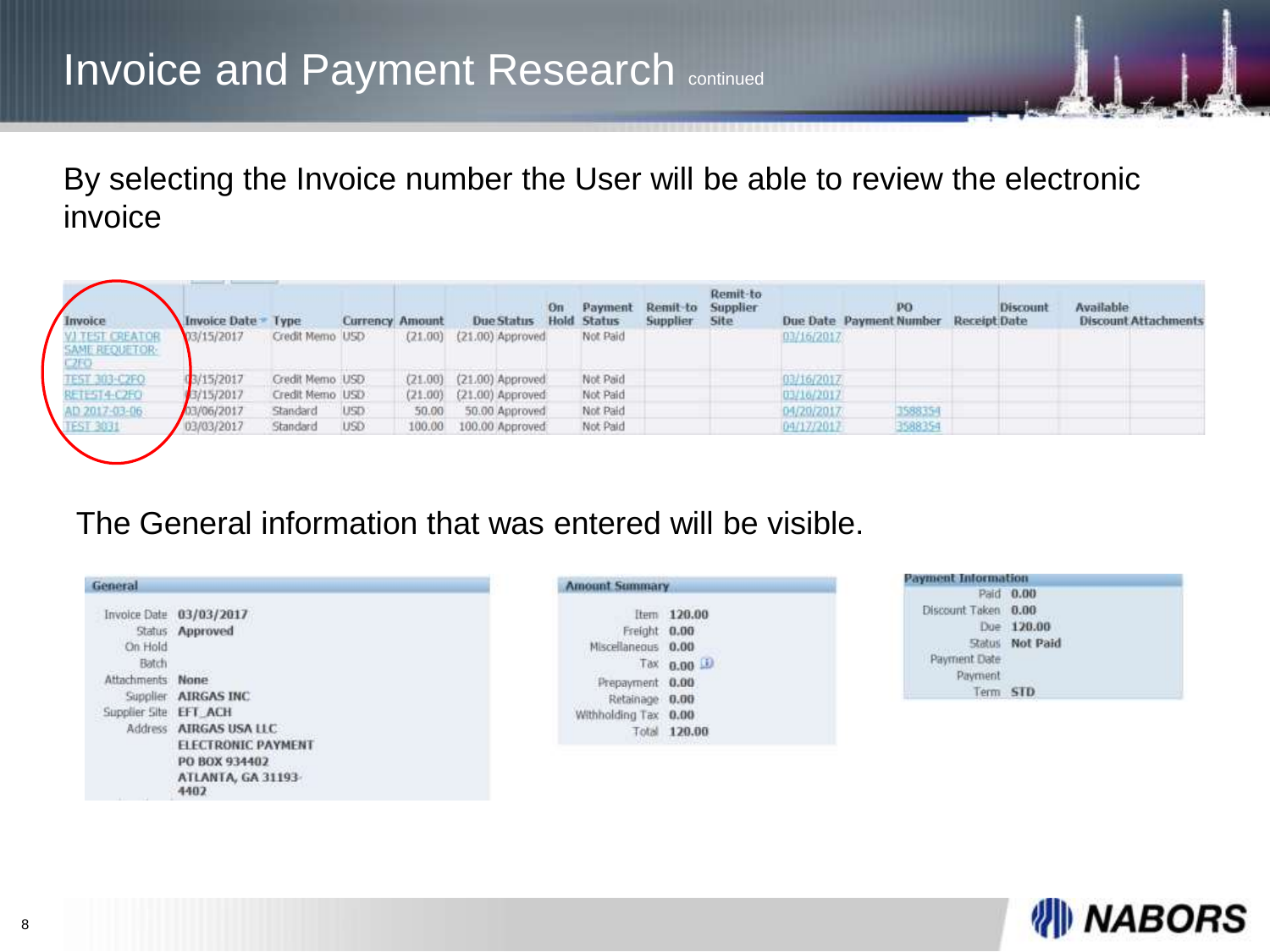At the bottom of the invoice the user will be able to view Invoiced Lines.

|      | <b>Invoice Lines Scheduled Payments Hold Reasons</b> |               |        |                     |        |                       |                  |         |                    |             |         |
|------|------------------------------------------------------|---------------|--------|---------------------|--------|-----------------------|------------------|---------|--------------------|-------------|---------|
| Line | Type Description                                     | Oty UOM       | Price. | <b>Tax Included</b> | Amount | Retainage Status      | <b>PO</b> Number | PO Line | <b>PO Shipment</b> | Buyer       | Receipt |
|      | Item BREATHER; SZ 3/4" NPT                           | 10 EACH 12.00 |        |                     | 120.00 | 0.00 Approved 3588354 |                  |         |                    | CRUZ, IVI N |         |
|      | Tax Tax Item                                         |               |        |                     | 0.00   | 0.00 Approved         |                  |         |                    |             |         |

The Scheduled Payments. Please note that the scheduled payment date is the invoice date plus the payment terms of the PO.

|            | Invoice Lines Scheduled Payments Hold Reasons |                                           |                                                       |               |               |
|------------|-----------------------------------------------|-------------------------------------------|-------------------------------------------------------|---------------|---------------|
| Due Date   | Amount                                        | <b>Remaining Amount Remit-to Supplier</b> | <b>Remit-to Supplier Site</b>                         | <b>Status</b> | Method        |
| 03/16/2017 | 120.00                                        | 120.00                                    | The company's company's part of the company's Company | Not Paid      | <b>USAACH</b> |

The Hold Reasons tab will note any items that are on hold and the reason why the hold exist. If the hold has been released the system notes the Release Date.

|                  | Invoice Lines Scheduled Payments Hold Reasons |                  |              |                       |              |
|------------------|-----------------------------------------------|------------------|--------------|-----------------------|--------------|
| <b>Hold Name</b> | <b>Hold Reason</b>                            | <b>Hold Date</b> | Release Name | <b>Release Reason</b> | Release Date |
| OTY REC          | Quantity billed exceeds quantity received     | 04/01/2017       |              |                       |              |

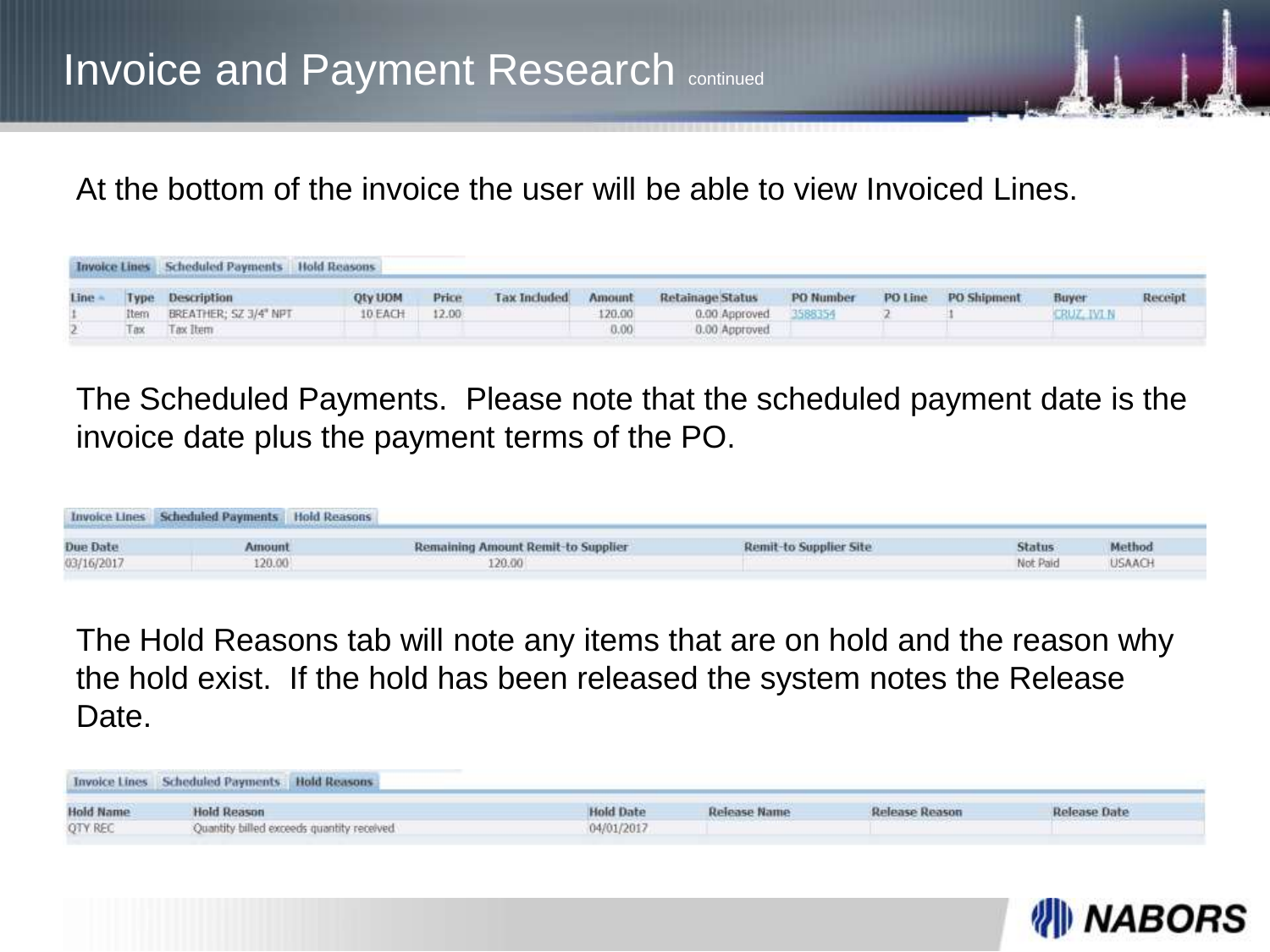### To view payment information from the invoice select your invoice number to bring up the document.

| Home Orders Finance                                      |                                                                                                                                                                    |                |        |                                            |                                                                                                 |                                                                    |    |                                                                                                       |                      |         |  |
|----------------------------------------------------------|--------------------------------------------------------------------------------------------------------------------------------------------------------------------|----------------|--------|--------------------------------------------|-------------------------------------------------------------------------------------------------|--------------------------------------------------------------------|----|-------------------------------------------------------------------------------------------------------|----------------------|---------|--|
|                                                          | Create Invoices   View Invoices   View Payments                                                                                                                    |                |        |                                            |                                                                                                 |                                                                    |    |                                                                                                       |                      |         |  |
| Finance: View Invoices >                                 |                                                                                                                                                                    |                |        |                                            |                                                                                                 |                                                                    |    |                                                                                                       |                      |         |  |
|                                                          | Standard Invoice: 909682525 (Total USD 336.92)                                                                                                                     |                |        |                                            |                                                                                                 |                                                                    |    |                                                                                                       |                      |         |  |
| Currency=USD                                             |                                                                                                                                                                    |                |        |                                            |                                                                                                 |                                                                    |    |                                                                                                       |                      | Export  |  |
| <b>General</b>                                           |                                                                                                                                                                    |                |        | <b>Amount Summary</b>                      |                                                                                                 |                                                                    |    | <b>Payment Information</b>                                                                            |                      |         |  |
| On Hold<br>Attachments None<br>Search Archived Documents | Invoice Date 07/08/2016<br>Status Approved<br>Batch 5358272<br>Supplier DNOW L.P.<br>Supplier Site EFT_EDI_ACH<br>Address PO BOX 200822<br><b>DALLAS, TX 75320</b> |                |        | Miscellaneous 0.00<br>Withholding Tax 0.00 | Item 327.42<br>Freight 0.00<br>Tax 9.50 LD<br>Prepayment 0.00<br>Retainage 0.00<br>Total 336.92 |                                                                    |    | Paid 336.92<br>Discount Taken 0.00<br>Due 0.00<br>Status Paid<br>Payment Date 02/13/2017<br>Term NET4 | Payment 140800007761 |         |  |
|                                                          | Invoice Lines Scheduled Payments Hold Reasons                                                                                                                      |                |        |                                            |                                                                                                 |                                                                    |    |                                                                                                       |                      |         |  |
| $Line \leftarrow Type$ Description                       |                                                                                                                                                                    | <b>Oty UOM</b> | Price  |                                            |                                                                                                 | Tax Included Amount Retainage Status PO Number PO Line PO Shipment |    |                                                                                                       | <b>Buyer</b>         | Receipt |  |
| Tax                                                      | Them LADDER EXT FBG 20 FT TY 1A 300 LB X HVY<br>Tax Item                                                                                                           |                | 327.42 |                                            | 327.42<br>9.50                                                                                  | 0.00 Approved 13805304<br>0.00 Approved                            | 10 |                                                                                                       | MATAMOROS, ELIBETH   |         |  |

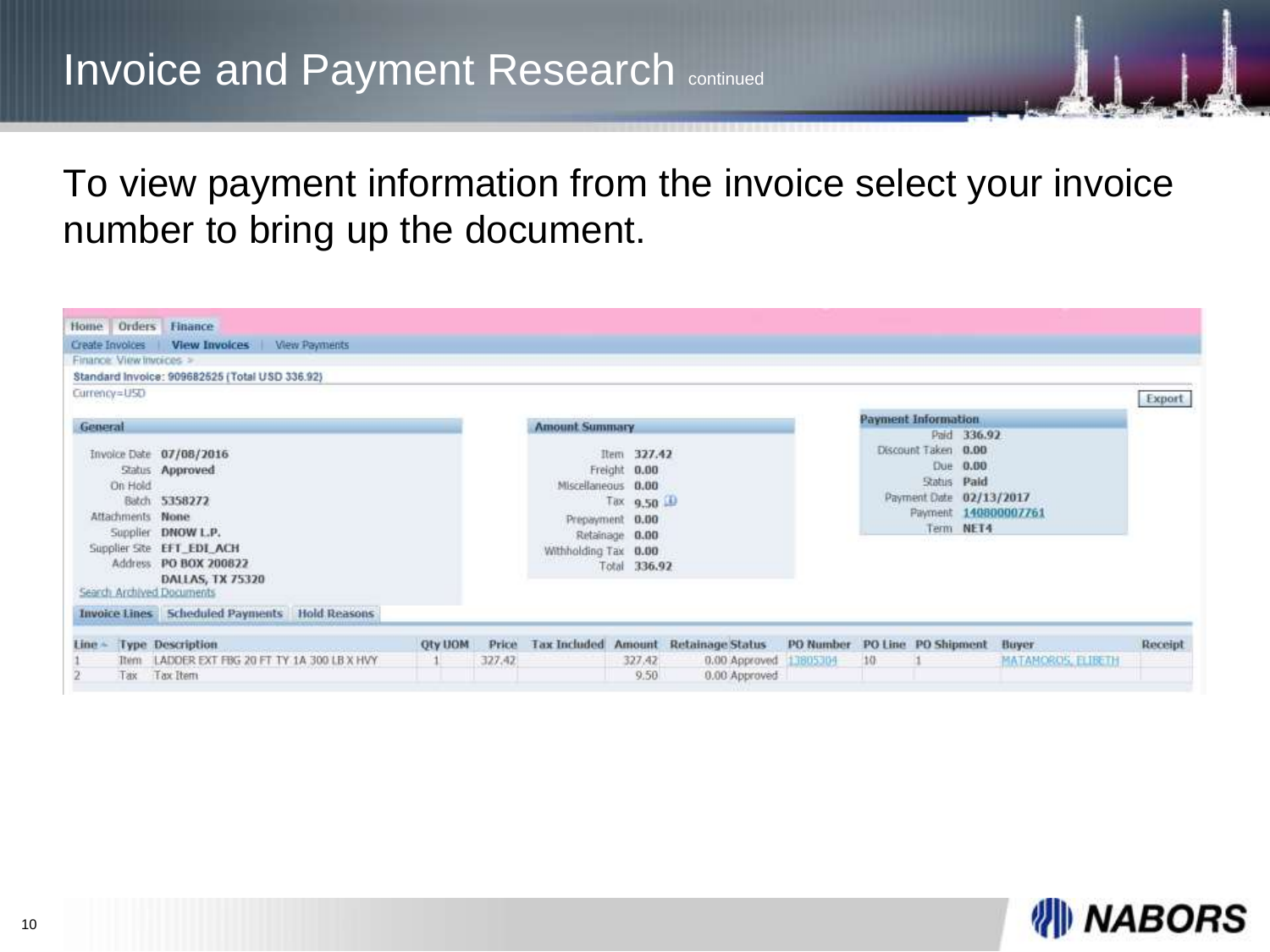From this view selecting the payment number will show all of the invoices that were paid.

| <b>Payment Information</b> |                        |
|----------------------------|------------------------|
|                            | Paid 336.92            |
| Discount Taken 0.00        |                        |
|                            | Due 0.00               |
| tatus <b>Paid</b>          |                        |
|                            | ayment Date 02/13/2017 |
|                            | Payment 140800007761   |
|                            | Term NET4              |
|                            |                        |